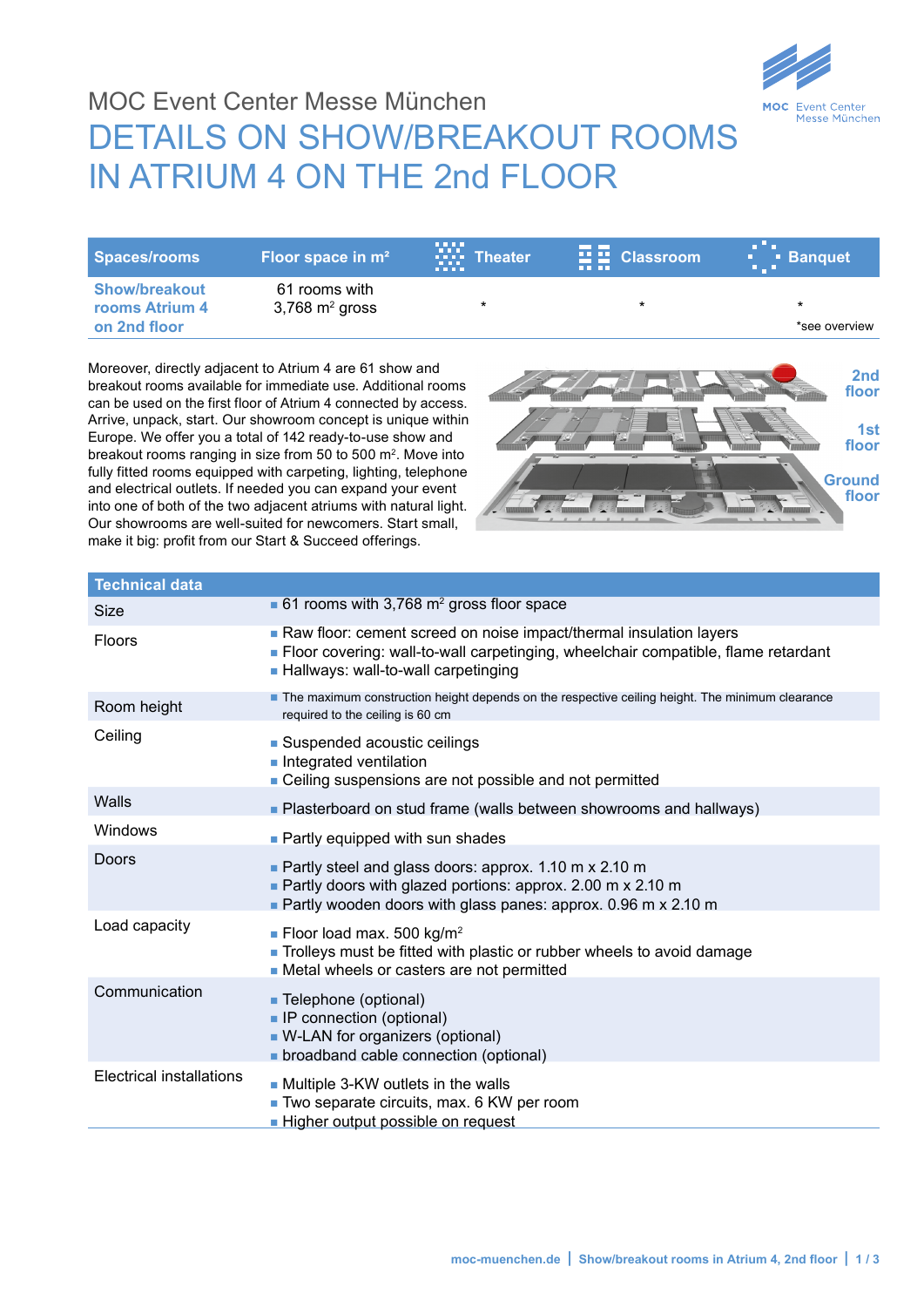

## MOC Veranstaltungscenter München DETAILS ON SHOW/BREAKOUT ROOMS IN ATRIUM 4 ON THE 2nd FLOOR

| <b>Technical data</b>           |                                                                                                                                                                                                                                                                                                                                                                    |
|---------------------------------|--------------------------------------------------------------------------------------------------------------------------------------------------------------------------------------------------------------------------------------------------------------------------------------------------------------------------------------------------------------------|
| Indoor climate                  | - Heating and cooling from separate appliances<br>■ Cooling: 10 °C under outside temperature                                                                                                                                                                                                                                                                       |
| Lighting                        | • Ceiling and spotlights<br>$\blacksquare$ 300 Lux                                                                                                                                                                                                                                                                                                                 |
| Public address/<br>sound system | $\blacksquare$ For announcements<br>• Can be isolated to specific areas                                                                                                                                                                                                                                                                                            |
| <b>Sanitary Facilities</b>      | One WC area per section, with separate facilities for handicapped                                                                                                                                                                                                                                                                                                  |
| Water connection                | Sanitary connections are located in the front and rear atrium area and<br>can be installed upon request                                                                                                                                                                                                                                                            |
| Access and loading              | The freight elevator and self-operated lifts can be used in the delivery<br>zones on the ground floors and on the 2nd basement floor for the delivery of<br>heavy and bulky goods<br>The passage to the atrium is 2.10 m wide and 2.00 m tall<br>The freight elevator must be operated by load-lift driver, subject to booking for<br>set-up and dismantling times |
| Dimensions of load lift         | $\blacksquare$ Height: 2.60 m<br>Inside cabin width: $3.00 \text{ m}$<br>Door width: 2.50 m<br>Cabin depth: 5.37 m<br>Capacity: 8,000 kg                                                                                                                                                                                                                           |
| Dimensions self-operated lift   | $\blacksquare$ Height: 2.50 m<br>Inside cabin width: $2.00 \text{ m}$<br>Door width: 1.10 m<br>Cabin depth: 2.50 m<br>Capacity: $2,400$ kg                                                                                                                                                                                                                         |
| <b>Fire Protection</b>          | The emergency exit door facing the aisle leads directly to an escape/rescue<br>route and must be kept clear of fittings and stored goods at all times. The door<br>must be unlocked when persons are present in the room.                                                                                                                                          |